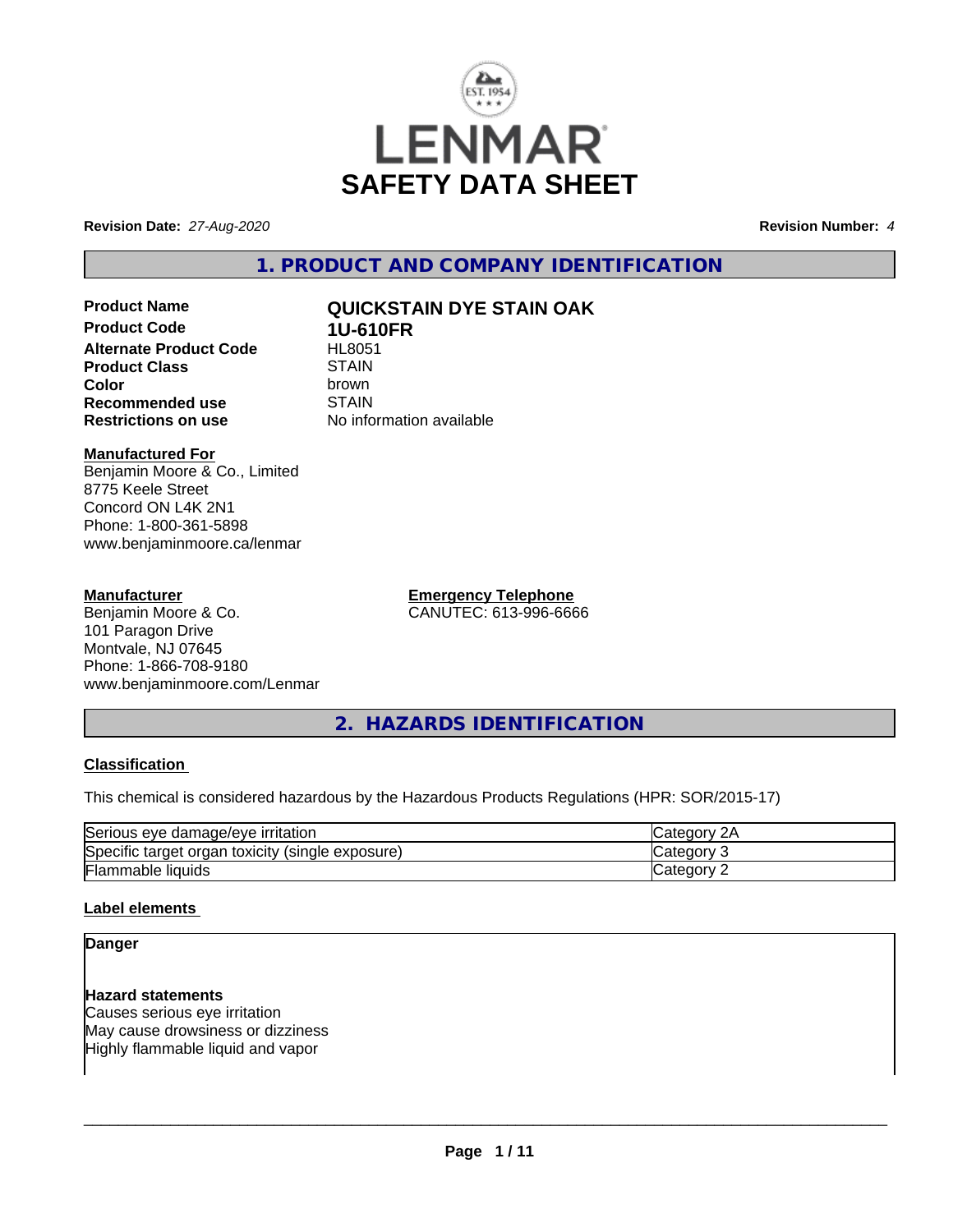

#### **Precautionary Statements - Prevention**

Wash face, hands and any exposed skin thoroughly after handling

Avoid breathing dust/fume/gas/mist/vapors/spray

Use only outdoors or in a well-ventilated area

Keep away from heat, hot surfaces, sparks, open flames and other ignition sources. No smoking

Keep container tightly closed

Ground/bond container and receiving equipment

Use explosion-proof electrical/ventilating/lighting/equipment

Use only non-sparking tools

Take precautionary measures against static discharge

Wear protective gloves/protective clothing/eye protection/face protection

Keep cool

#### **Eyes**

IF IN EYES: Rinse cautiously with water for several minutes. Remove contact lenses, if present and easy to do. Continue rinsing

If eye irritation persists: Get medical advice/attention

#### **Skin**

IF ON SKIN (or hair): Remove/Take off immediately all contaminated clothing. Rinse skin with water/shower **Inhalation**

IF INHALED: Remove victim to fresh air and keep at rest in a position comfortable for breathing Call a POISON CENTER or doctor/physician if you feel unwell

#### **Fire**

In case of fire: Use CO2, dry chemical, or foam for extinction

#### **Precautionary Statements - Storage**

Store in a well-ventilated place. Keep container tightly closed Store locked up

#### **Precautionary Statements - Disposal**

Dispose of contents/container to an approved waste disposal plant

#### **Other information**

No information available

| <b>Chemical name</b> | <b>CAS No.</b> | Weight-%     | Hazardous Material                             | Date HMIRA filed and |
|----------------------|----------------|--------------|------------------------------------------------|----------------------|
|                      |                |              | Information Review Act Idate exemption granted |                      |
|                      |                |              | registry number                                | (if applicable)      |
|                      |                |              | (HMIRA registry #)                             |                      |
| Acetone              | 67-64-1        | $60 - 100\%$ |                                                |                      |

# **3. COMPOSITION INFORMATION ON COMPONENTS**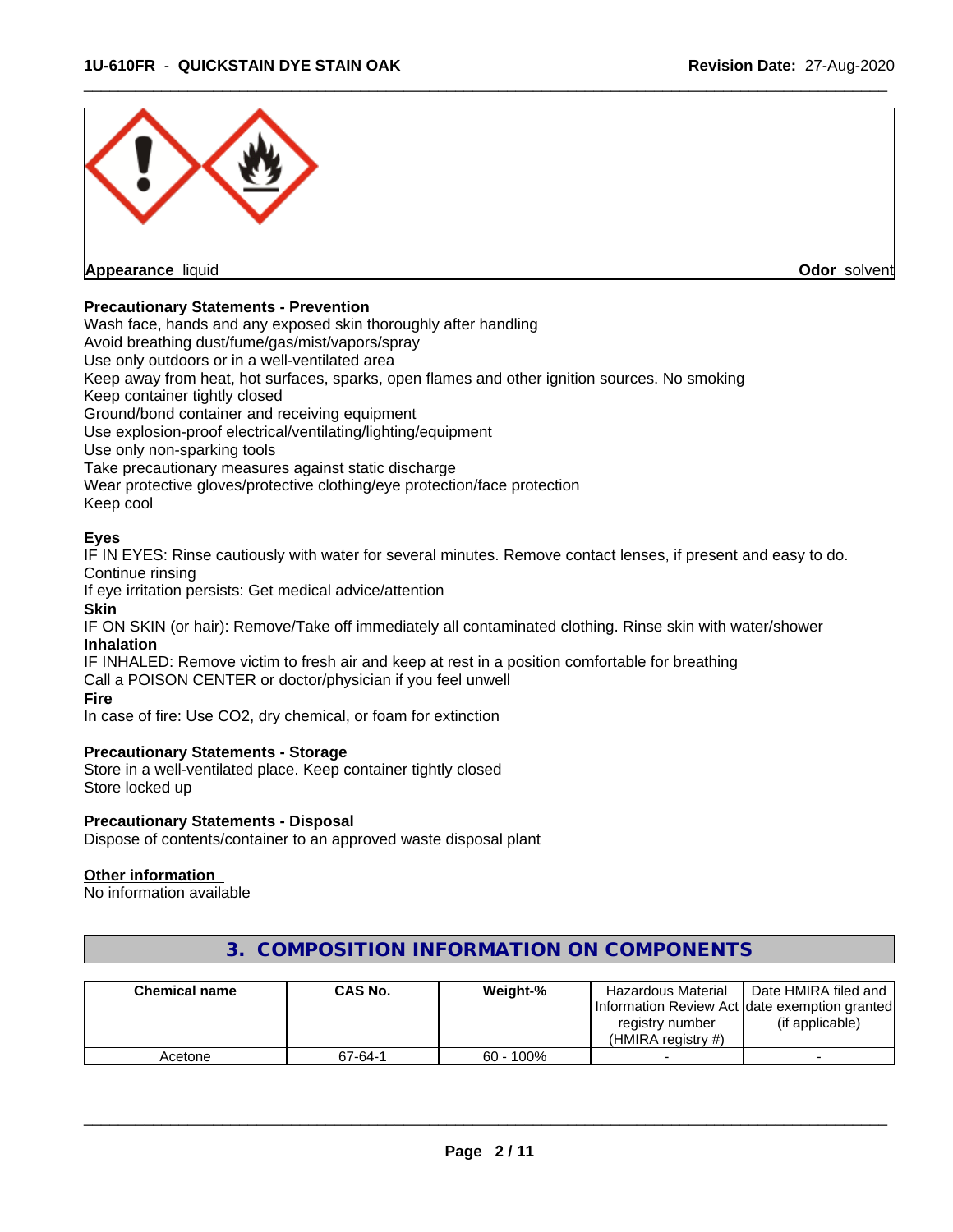#### **Confidential Business Information note**

\*The exact percentage (concentration) of composition has been withheld as a trade secret

 $\overline{\phantom{a}}$  ,  $\overline{\phantom{a}}$  ,  $\overline{\phantom{a}}$  ,  $\overline{\phantom{a}}$  ,  $\overline{\phantom{a}}$  ,  $\overline{\phantom{a}}$  ,  $\overline{\phantom{a}}$  ,  $\overline{\phantom{a}}$  ,  $\overline{\phantom{a}}$  ,  $\overline{\phantom{a}}$  ,  $\overline{\phantom{a}}$  ,  $\overline{\phantom{a}}$  ,  $\overline{\phantom{a}}$  ,  $\overline{\phantom{a}}$  ,  $\overline{\phantom{a}}$  ,  $\overline{\phantom{a}}$ 

|                                        | 4. FIRST AID MEASURES                                                                                                                                                                                                      |
|----------------------------------------|----------------------------------------------------------------------------------------------------------------------------------------------------------------------------------------------------------------------------|
| <b>General Advice</b>                  | If symptoms persist, call a physician. Show this safety data<br>sheet to the doctor in attendance.                                                                                                                         |
| <b>Eye Contact</b>                     | Immediately flush with plenty of water. After initial flushing,<br>remove any contact lenses and continue flushing for at<br>least 15 minutes. Keep eye wide open while rinsing. If<br>symptoms persist, call a physician. |
| <b>Skin Contact</b>                    | Wash off immediately with soap and plenty of water<br>removing all contaminated clothes and shoes. If skin<br>irritation persists, call a physician.                                                                       |
| <b>Inhalation</b>                      | Move to fresh air. If symptoms persist, call a physician.<br>If not breathing, give artificial respiration. Call a physician<br>immediately.                                                                               |
| Ingestion                              | Clean mouth with water and afterwards drink plenty of<br>water. Do not induce vomiting without medical advice.<br>Never give anything by mouth to an unconscious person.<br>Consult a physician.                           |
| <b>Protection Of First-Aiders</b>      | Use personal protective equipment.                                                                                                                                                                                         |
| <b>Most Important Symptoms/Effects</b> | No information available.                                                                                                                                                                                                  |
| <b>Notes To Physician</b>              | Treat symptomatically.                                                                                                                                                                                                     |

**5. FIRE-FIGHTING MEASURES**

| <b>Flammable Properties</b>                           | Vapors may travel considerable distance to a source of<br>ignition and flash back. Vapors may cause flash fire.                                                                                                                                                                     |
|-------------------------------------------------------|-------------------------------------------------------------------------------------------------------------------------------------------------------------------------------------------------------------------------------------------------------------------------------------|
| <b>Suitable Extinguishing Media</b>                   | Foam, dry powder or water. Use extinguishing measures<br>that are appropriate to local circumstances and the<br>surrounding environment.                                                                                                                                            |
| Protective equipment and precautions for firefighters | As in any fire, wear self-contained breathing apparatus<br>pressure-demand, MSHA/NIOSH (approved or equivalent)<br>and full protective gear.                                                                                                                                        |
| <b>Hazardous combustion products</b>                  | Burning may result in carbon dioxide, carbon monoxide<br>and other combustion products of varying composition<br>which may be toxic and/or irritating.                                                                                                                              |
| <b>Specific Hazards Arising From The Chemical</b>     | Flammable. Flash back possible over considerable<br>distance. Keep product and empty container away from<br>heat and sources of ignition. Closed containers may<br>rupture if exposed to fire or extreme heat. Thermal<br>decomposition can lead to release of irritating gases and |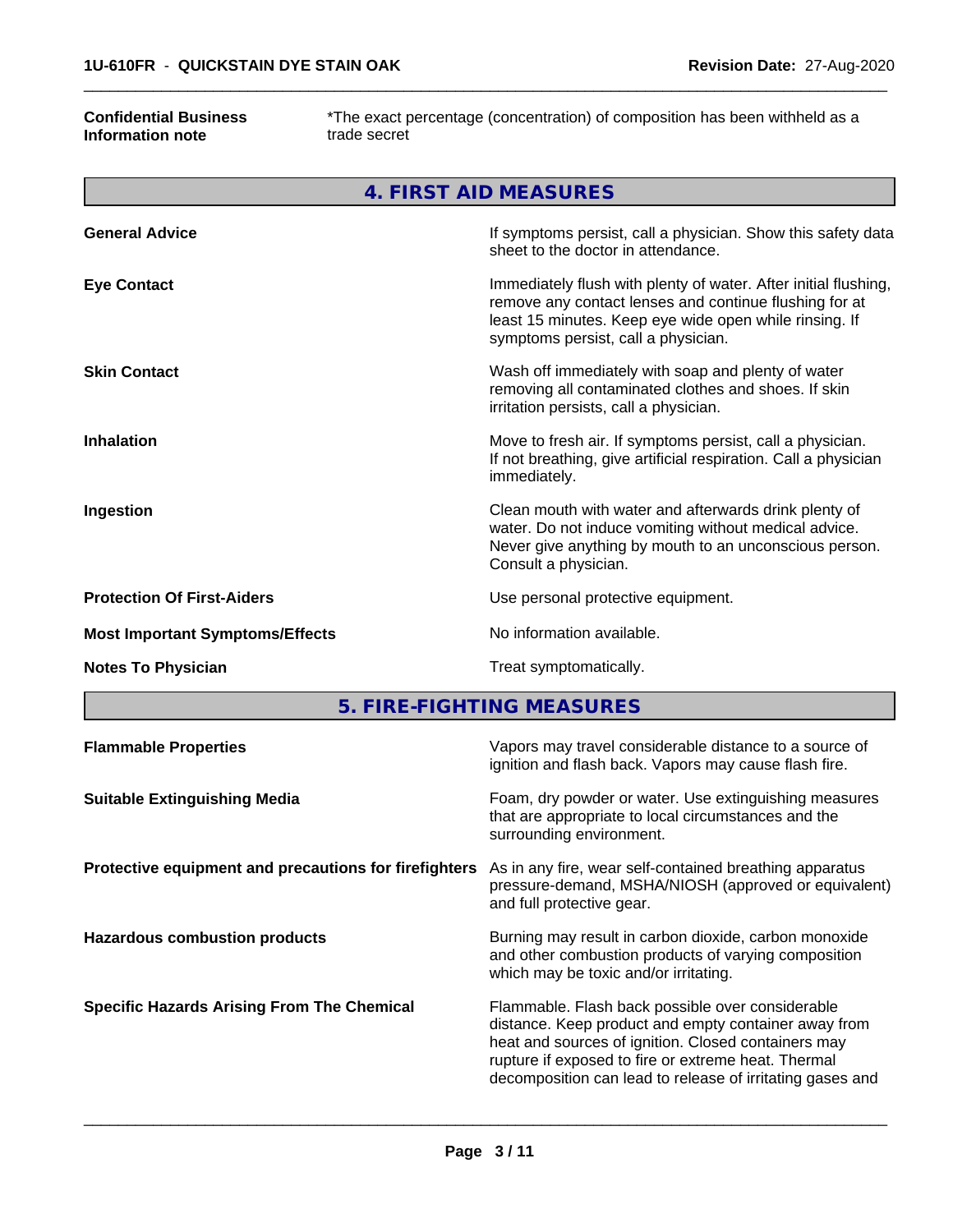|                                                                                  |                 | vapors.                        |                                |
|----------------------------------------------------------------------------------|-----------------|--------------------------------|--------------------------------|
| <b>Sensitivity to mechanical impact</b>                                          |                 | No                             |                                |
| Sensitivity to static discharge                                                  |                 | Yes                            |                                |
| <b>Flash Point Data</b><br>Flash point (°F)<br>Flash Point (°C)<br><b>Method</b> |                 | 3<br>$-16$<br><b>PMCC</b>      |                                |
| <b>Flammability Limits In Air</b>                                                |                 |                                |                                |
| Lower flammability limit:<br><b>Upper flammability limit:</b>                    |                 | Not available<br>Not available |                                |
| <b>NFPA</b><br>Health: 1                                                         | Flammability: 3 | Instability: 0                 | <b>Special: Not Applicable</b> |
| <b>NFPA Legend</b><br>0 - Not Hazardous                                          |                 |                                |                                |

 $\overline{\phantom{a}}$  ,  $\overline{\phantom{a}}$  ,  $\overline{\phantom{a}}$  ,  $\overline{\phantom{a}}$  ,  $\overline{\phantom{a}}$  ,  $\overline{\phantom{a}}$  ,  $\overline{\phantom{a}}$  ,  $\overline{\phantom{a}}$  ,  $\overline{\phantom{a}}$  ,  $\overline{\phantom{a}}$  ,  $\overline{\phantom{a}}$  ,  $\overline{\phantom{a}}$  ,  $\overline{\phantom{a}}$  ,  $\overline{\phantom{a}}$  ,  $\overline{\phantom{a}}$  ,  $\overline{\phantom{a}}$ 

- 1 Slightly
- 
- 2 Moderate
- 3 High
- 4 Severe

*The ratings assigned are only suggested ratings, the contractor/employer has ultimate responsibilities for NFPA ratings where this system is used.*

*Additional information regarding the NFPA rating system is available from the National Fire Protection Agency (NFPA) at www.nfpa.org.*

# **6. ACCIDENTAL RELEASE MEASURES**

| <b>Personal Precautions</b>      | Remove all sources of ignition. Take precautions to<br>prevent flashback. Ground and bond all containers and<br>handling equipment. Take precautionary measures against<br>static discharges. Ensure adequate ventilation. Avoid<br>contact with skin, eyes and clothing. Use personal<br>protective equipment.  |
|----------------------------------|------------------------------------------------------------------------------------------------------------------------------------------------------------------------------------------------------------------------------------------------------------------------------------------------------------------|
| <b>Other Information</b>         | Prevent further leakage or spillage if safe to do so. Do not<br>allow material to contaminate ground water system.<br>Prevent product from entering drains. Do not flush into<br>surface water or sanitary sewer system. Local authorities<br>should be advised if significant spillages cannot be<br>contained. |
| <b>Environmental precautions</b> | See Section 12 for additional Ecological Information.                                                                                                                                                                                                                                                            |
| <b>Methods for Cleaning Up</b>   | Dam up. Soak up with inert absorbent material. Use a<br>non-sparking or explosion proof means to transfer material<br>to a sealed, appropriate container for disposal. Clean<br>contaminated surface thoroughly.                                                                                                 |

**7. HANDLING AND STORAGE**

Handling **Handling Handling Avoid contact with skin, eyes and clothing. Wear personal**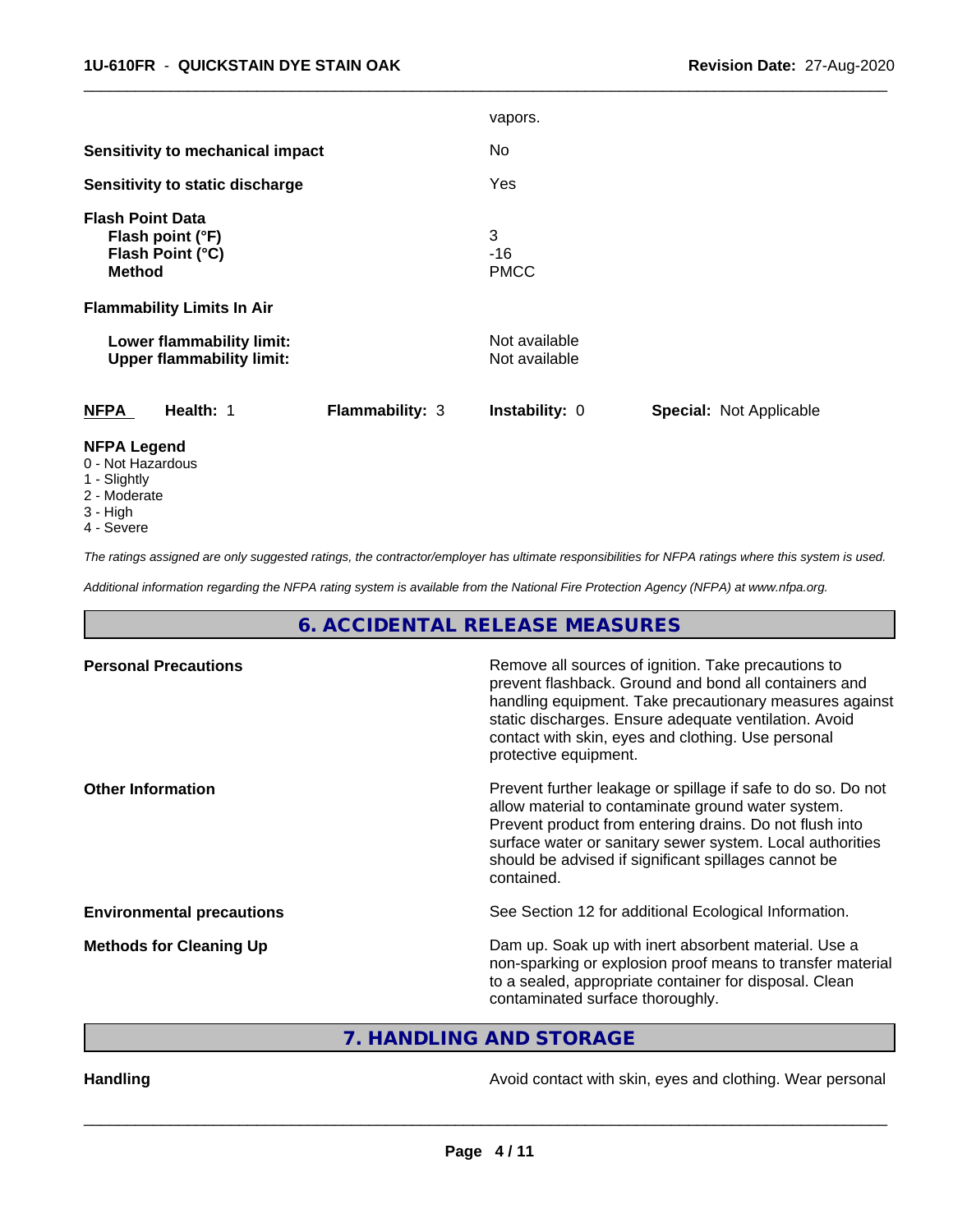protective equipment. Do not breathe vapors or spray mist. Use only in ventilated areas. Prevent vapor build-up by providing adequate ventilation during and after use.

 $\overline{\phantom{a}}$  ,  $\overline{\phantom{a}}$  ,  $\overline{\phantom{a}}$  ,  $\overline{\phantom{a}}$  ,  $\overline{\phantom{a}}$  ,  $\overline{\phantom{a}}$  ,  $\overline{\phantom{a}}$  ,  $\overline{\phantom{a}}$  ,  $\overline{\phantom{a}}$  ,  $\overline{\phantom{a}}$  ,  $\overline{\phantom{a}}$  ,  $\overline{\phantom{a}}$  ,  $\overline{\phantom{a}}$  ,  $\overline{\phantom{a}}$  ,  $\overline{\phantom{a}}$  ,  $\overline{\phantom{a}}$ 

Take precautionary measures against static discharges. To avoid ignition of vapors by static electricity discharge, all metal parts of the equipment must be grounded. Keep away from heat, sparks and flame. Do not smoke. Extinguish all flames and pilot lights, and turn off stoves, heaters, electric motors and other sources of ignition during use and until all vapors are gone. Ignition and/or flash back may occur.

**Storage Keep containers tightly closed in a dry, cool and get a dry and structure in a dry and structure in a dry and structure in a dry and structure in a dry and structure in a dry and structure in a dry and structure** well-ventilated place. Keep away from heat. Keep away from open flames, hot surfaces and sources of ignition. Keep in properly labeled containers. Keep out of the reach of children.

**Incompatible Materials Incompatible with strong acids and bases and strong** oxidizing agents.

# **8. EXPOSURE CONTROLS/PERSONAL PROTECTION**

#### **Exposure Limits**

| 500 ppm - TWA<br>250 ppm - TWA<br>250 ppm - TWA<br>STEL: 500 ppm<br>500 ppm - TWAEV<br>Acetone<br>1200 mg/m <sup>3</sup> - TWA<br>500 ppm - STEL<br>500 ppm - STEL<br>TWA: 250 ppm<br>$1000$ ppm $-$ STEV<br>750 ppm - STEL<br>$2380$ mg/m <sup>3</sup> - STEV<br>1800 mg/m $3$ - STEL | Chemical name | <b>ACGIH TLV</b> | Alberta | <b>British Columbia</b> | Ontario | Quebec                        |
|----------------------------------------------------------------------------------------------------------------------------------------------------------------------------------------------------------------------------------------------------------------------------------------|---------------|------------------|---------|-------------------------|---------|-------------------------------|
|                                                                                                                                                                                                                                                                                        |               |                  |         |                         |         | $1190 \text{ mg/m}^3$ - TWAEV |

#### **Legend**

ACGIH - American Conference of Governmental Industrial Hygienists

Alberta - Alberta Occupational Exposure Limits

British Columbia - British Columbia Occupational Exposure Limits

Ontario - Ontario Occupational Exposure Limits

Quebec - Quebec Occupational Exposure Limits

N/E - Not established

| <b>Personal Protective Equipment</b> |  |
|--------------------------------------|--|
| <b>Eve/Face Protection</b>           |  |

**Engineering Measures Ensure** Ensure adequate ventilation, especially in confined areas.

**Eye/Face Protection** Safety glasses with side-shields. If splashes are likely to occur, wear: Tightly fitting safety goggles **Skin Protection Protection Protective gloves and impervious clothing. Respiratory Protection Number 1** (Use only with adequate ventilation. In operations where exposure limits are exceeded, use a NIOSH approved respirator that has been selected by a technically qualified person for the specific work conditions. When spraying the product or applying in confined areas, wear a NIOSH approved respirator specified for paint spray or organic vapors.

**Hygiene Measures Avoid contact with skin, eyes and clothing. Remove and Avoid contact with skin, eyes and clothing. Remove and Avoid contact with skin, eyes and clothing. Remove and** wash contaminated clothing before re-use. Wash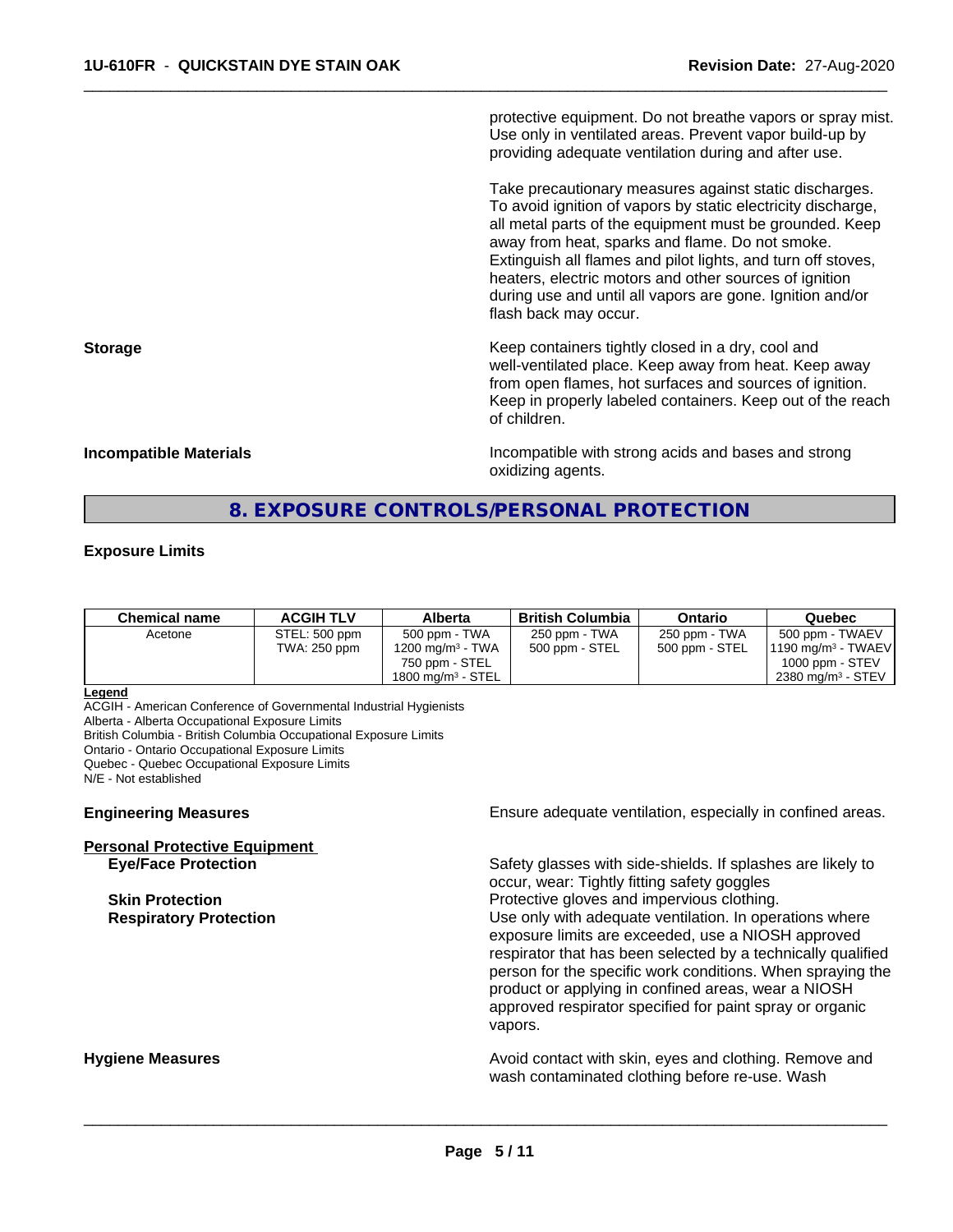**Specific Gravity** 

**Vol. % Solids** 

**Appearance** liquid and liquid liquid liquid and liquid liquid solvent

**Wt. % Solids** 0 - 10<br> **Vol. % Solids** 0 - 10

**Density (lbs/gal)** 6.6 - 6.7<br> **Specific Gravity** 6.79 - 0.81

**Odor** solvent **Odor Threshold** No information available

**pH** No information available **Viscosity (cps)** No information available<br> **Solubility(ies)** No information available<br>
No information available

**Water solubility**<br> **Evaporation Rate**<br> **Evaporation Rate**<br> **Evaporation Rate Evaporation Rate No information available**<br> **Vapor pressure No information available**<br>
No information available

**Vapor density**<br> **Vapor density**<br> **With % Solids**<br>
With % Solids<br>  $0 - 10$ 

| Wt. % Volatiles                         | $90 - 100$                                               |
|-----------------------------------------|----------------------------------------------------------|
| <b>Vol. % Volatiles</b>                 | $90 - 100$                                               |
| <b>VOC Regulatory Limit (g/L)</b>       | 0                                                        |
| <b>Boiling Point (°F)</b>               | 136                                                      |
| <b>Boiling Point (°C)</b>               | 58                                                       |
| Freezing point (°F)                     | No information available                                 |
| <b>Freezing Point (°C)</b>              | No information available                                 |
| Flash point (°F)                        | 3                                                        |
| Flash Point (°C)                        | $-16$                                                    |
| <b>Method</b>                           | <b>PMCC</b>                                              |
| <b>Flammability (solid, gas)</b>        | Not applicable                                           |
| <b>Upper flammability limit:</b>        | Not applicable                                           |
| Lower flammability limit:               | Not applicable                                           |
| <b>Autoignition Temperature (°F)</b>    | No information available                                 |
| <b>Autoignition Temperature (°C)</b>    | No information available                                 |
| Decomposition Temperature (°F)          | No information available                                 |
| Decomposition Temperature (°C)          | No information available                                 |
| <b>Partition coefficient</b>            | No information available                                 |
|                                         |                                                          |
|                                         | <b>10. STABILITY AND REACTIVITY</b>                      |
|                                         |                                                          |
| <b>Reactivity</b>                       | Not Applicable                                           |
| <b>Chemical Stability</b>               | Stable under normal conditions. Hazardous polymerisation |
|                                         | does not occur.                                          |
| <b>Conditions to avoid</b>              | Keep away from open flames, hot surfaces, static         |
|                                         | electricity and sources of ignition. Sparks. Elevated    |
|                                         | temperature.                                             |
| <b>Incompatible Materials</b>           | Incompatible with strong acids and bases and strong      |
|                                         | oxidizing agents.                                        |
| <b>Hazardous Decomposition Products</b> | Thermal decomposition can lead to release of irritating  |

thoroughly after handling.

**No information available** 

**No information available** 

 $\overline{\phantom{a}}$  ,  $\overline{\phantom{a}}$  ,  $\overline{\phantom{a}}$  ,  $\overline{\phantom{a}}$  ,  $\overline{\phantom{a}}$  ,  $\overline{\phantom{a}}$  ,  $\overline{\phantom{a}}$  ,  $\overline{\phantom{a}}$  ,  $\overline{\phantom{a}}$  ,  $\overline{\phantom{a}}$  ,  $\overline{\phantom{a}}$  ,  $\overline{\phantom{a}}$  ,  $\overline{\phantom{a}}$  ,  $\overline{\phantom{a}}$  ,  $\overline{\phantom{a}}$  ,  $\overline{\phantom{a}}$ 

**9. PHYSICAL AND CHEMICAL PROPERTIES**

gases and vapors.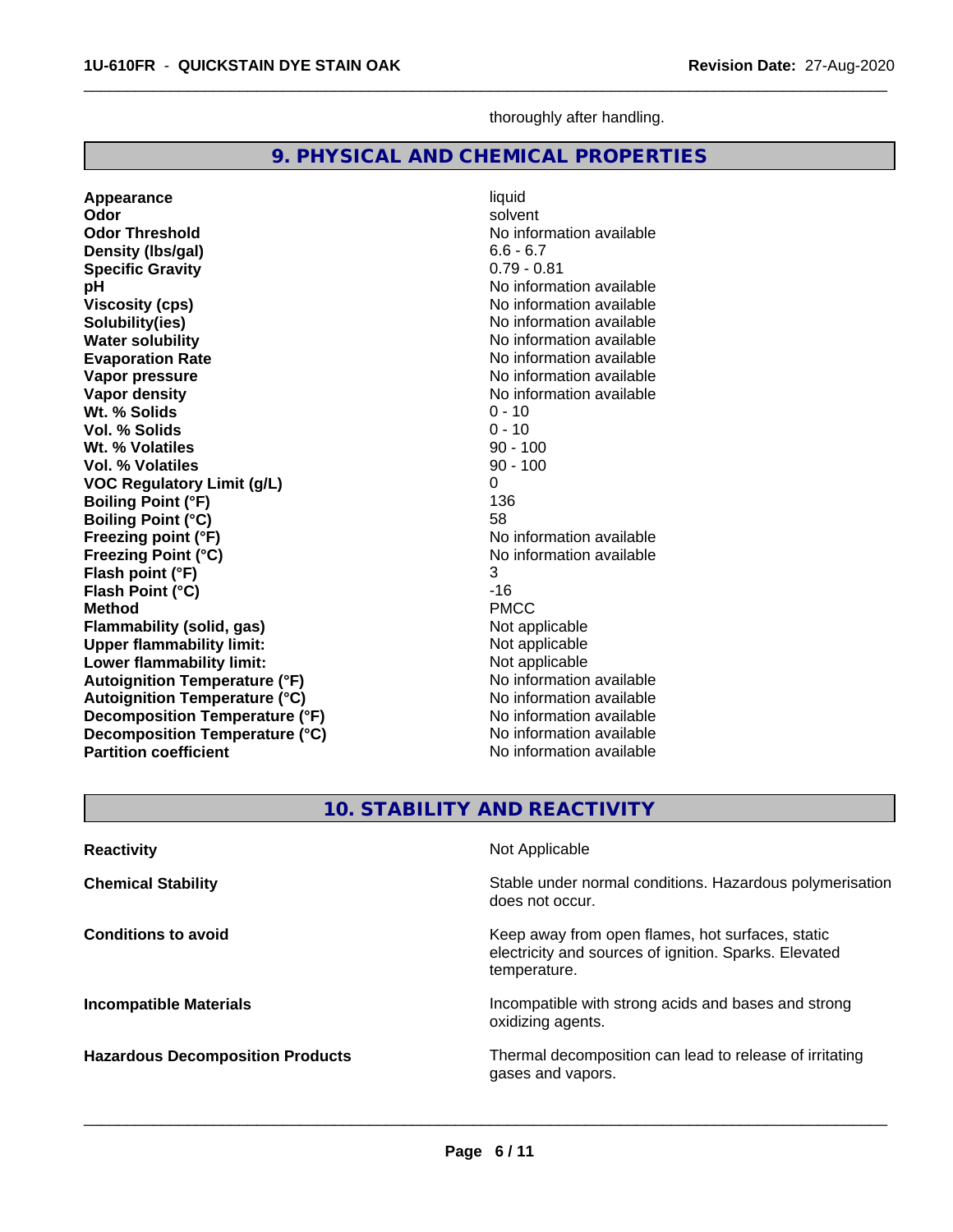| Possibility of hazardous reactions                                                         | None under normal conditions of use.                                                                                                                                                                                                                                                       |
|--------------------------------------------------------------------------------------------|--------------------------------------------------------------------------------------------------------------------------------------------------------------------------------------------------------------------------------------------------------------------------------------------|
|                                                                                            | 11. TOXICOLOGICAL INFORMATION                                                                                                                                                                                                                                                              |
| <b>Product Information</b><br>Information on likely routes of exposure                     |                                                                                                                                                                                                                                                                                            |
| <b>Principal Routes of Exposure</b>                                                        | Eye contact, skin contact and inhalation.                                                                                                                                                                                                                                                  |
| <b>Acute Toxicity</b><br><b>Product Information</b>                                        | Repeated or prolonged exposure to organic solvents may<br>lead to permanent brain and nervous system damage.<br>Intentional misuse by deliberately concentrating and<br>inhaling vapors may be harmful or fatal.                                                                           |
| Symptoms related to the physical, chemical and toxicological characteristics               |                                                                                                                                                                                                                                                                                            |
| <b>Symptoms</b>                                                                            | No information available                                                                                                                                                                                                                                                                   |
| Delayed and immediate effects as well as chronic effects from short and long-term exposure |                                                                                                                                                                                                                                                                                            |
| Eye contact<br><b>Skin contact</b>                                                         | Contact with eyes may cause irritation.<br>May cause skin irritation and/or dermatitis. Prolonged skin                                                                                                                                                                                     |
| <b>Inhalation</b>                                                                          | contact may defat the skin and produce dermatitis.<br>Harmful by inhalation. High vapor / aerosol concentrations<br>are irritating to the eyes, nose, throat and lungs and may<br>cause headaches, dizziness, drowsiness,<br>unconsciousness, and other central nervous system<br>effects. |
| Ingestion                                                                                  | Harmful if swallowed. Ingestion may cause irritation to<br>mucous membranes. Small amounts of this product<br>aspirated into the respiratory system during ingestion or<br>vomiting may cause mild to severe pulmonary injury,<br>possibly progressing to death.                           |
| <b>Sensitization</b>                                                                       | No information available.                                                                                                                                                                                                                                                                  |
| <b>Neurological Effects</b>                                                                | No information available.                                                                                                                                                                                                                                                                  |
| <b>Mutagenic Effects</b><br><b>Reproductive Effects</b>                                    | No information available.<br>No information available.                                                                                                                                                                                                                                     |
| <b>Developmental Effects</b>                                                               | No information available.                                                                                                                                                                                                                                                                  |
| <b>Target organ effects</b>                                                                | No information available.                                                                                                                                                                                                                                                                  |
| <b>STOT - single exposure</b>                                                              | May cause disorder and damage to the, Respiratory                                                                                                                                                                                                                                          |
| <b>STOT - repeated exposure</b>                                                            | system, Central nervous system.<br>Causes damage to organs through prolonged or repeated<br>exposure if inhaled, May cause disorder and damage to<br>the, liver, kidney, spleen, blood.                                                                                                    |
| Other adverse effects                                                                      | No information available.                                                                                                                                                                                                                                                                  |
| <b>Aspiration Hazard</b>                                                                   | May be harmful if swallowed and enters airways. Small<br>amounts of this product aspirated into the respiratory<br>system during ingestion or vomiting may cause mild to<br>severe pulmonary injury, possibly progressing to death.                                                        |

 $\overline{\phantom{a}}$  ,  $\overline{\phantom{a}}$  ,  $\overline{\phantom{a}}$  ,  $\overline{\phantom{a}}$  ,  $\overline{\phantom{a}}$  ,  $\overline{\phantom{a}}$  ,  $\overline{\phantom{a}}$  ,  $\overline{\phantom{a}}$  ,  $\overline{\phantom{a}}$  ,  $\overline{\phantom{a}}$  ,  $\overline{\phantom{a}}$  ,  $\overline{\phantom{a}}$  ,  $\overline{\phantom{a}}$  ,  $\overline{\phantom{a}}$  ,  $\overline{\phantom{a}}$  ,  $\overline{\phantom{a}}$ 

**Numerical measures of toxicity**

**The following values are calculated based on chapter 3.1 of the GHS document**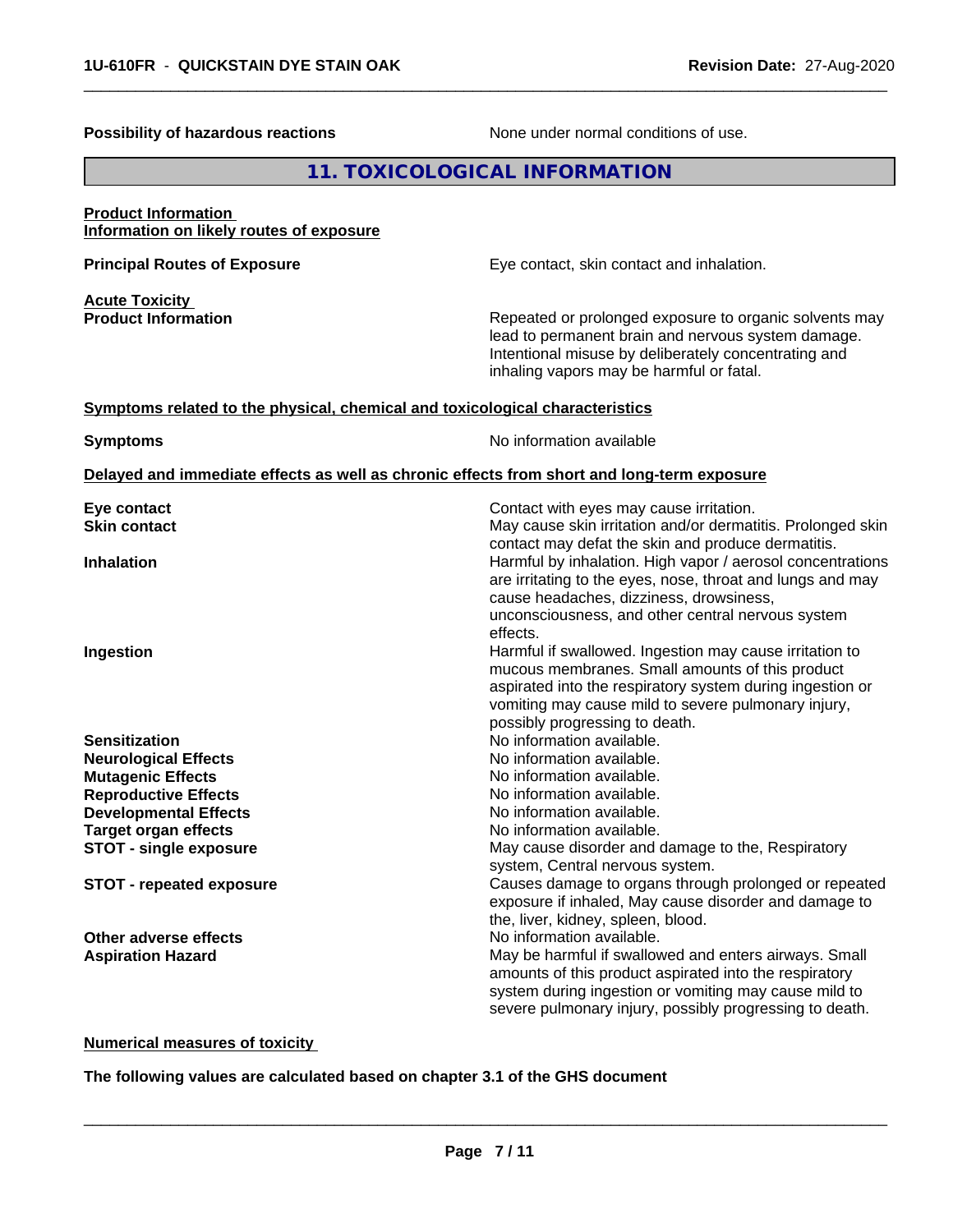| ATEmix (oral)                        | 5896 mg/kg |
|--------------------------------------|------------|
| <b>ATEmix (dermal)</b>               | 3050 mg/ka |
| <b>ATEmix (inhalation-dust/mist)</b> | 101.8 mg/L |

#### **Component Information**

| Chemical name | Oral LD50                 | Dermal LD50           | <b>Inhalation LC50</b>                  |
|---------------|---------------------------|-----------------------|-----------------------------------------|
| Acetone       | Rat<br>$=$ 5800 mg/kg $'$ | Rabbit<br>15700 mg/kg | (Rat)8 h<br>$= 50100$ mg/m <sup>3</sup> |
| 67-64-1       |                           |                       |                                         |

 $\overline{\phantom{a}}$  ,  $\overline{\phantom{a}}$  ,  $\overline{\phantom{a}}$  ,  $\overline{\phantom{a}}$  ,  $\overline{\phantom{a}}$  ,  $\overline{\phantom{a}}$  ,  $\overline{\phantom{a}}$  ,  $\overline{\phantom{a}}$  ,  $\overline{\phantom{a}}$  ,  $\overline{\phantom{a}}$  ,  $\overline{\phantom{a}}$  ,  $\overline{\phantom{a}}$  ,  $\overline{\phantom{a}}$  ,  $\overline{\phantom{a}}$  ,  $\overline{\phantom{a}}$  ,  $\overline{\phantom{a}}$ 

#### **Chronic Toxicity**

#### **Carcinogenicity**

*There are no known carcinogenic chemicals in this product above reportable levels.*

**12. ECOLOGICAL INFORMATION**

### **Ecotoxicity Effects**

The environmental impact of this product has not been fully investigated.

#### **Product Information**

#### **Acute Toxicity to Fish**

No information available

## **Acute Toxicity to Aquatic Invertebrates**

No information available

#### **Acute Toxicity to Aquatic Plants**

No information available

#### **Persistence / Degradability**

No information available.

#### **Bioaccumulation**

There is no data for this product.

#### **Mobility in Environmental Media**

No information available.

#### **Ozone**

No information available

#### **Component Information**

#### **Acute Toxicity to Fish**

Acetone \_\_\_\_\_\_\_\_\_\_\_\_\_\_\_\_\_\_\_\_\_\_\_\_\_\_\_\_\_\_\_\_\_\_\_\_\_\_\_\_\_\_\_\_\_\_\_\_\_\_\_\_\_\_\_\_\_\_\_\_\_\_\_\_\_\_\_\_\_\_\_\_\_\_\_\_\_\_\_\_\_\_\_\_\_\_\_\_\_\_\_\_\_ LC50: 8300 (Bluegill - 96 hr.) mg/L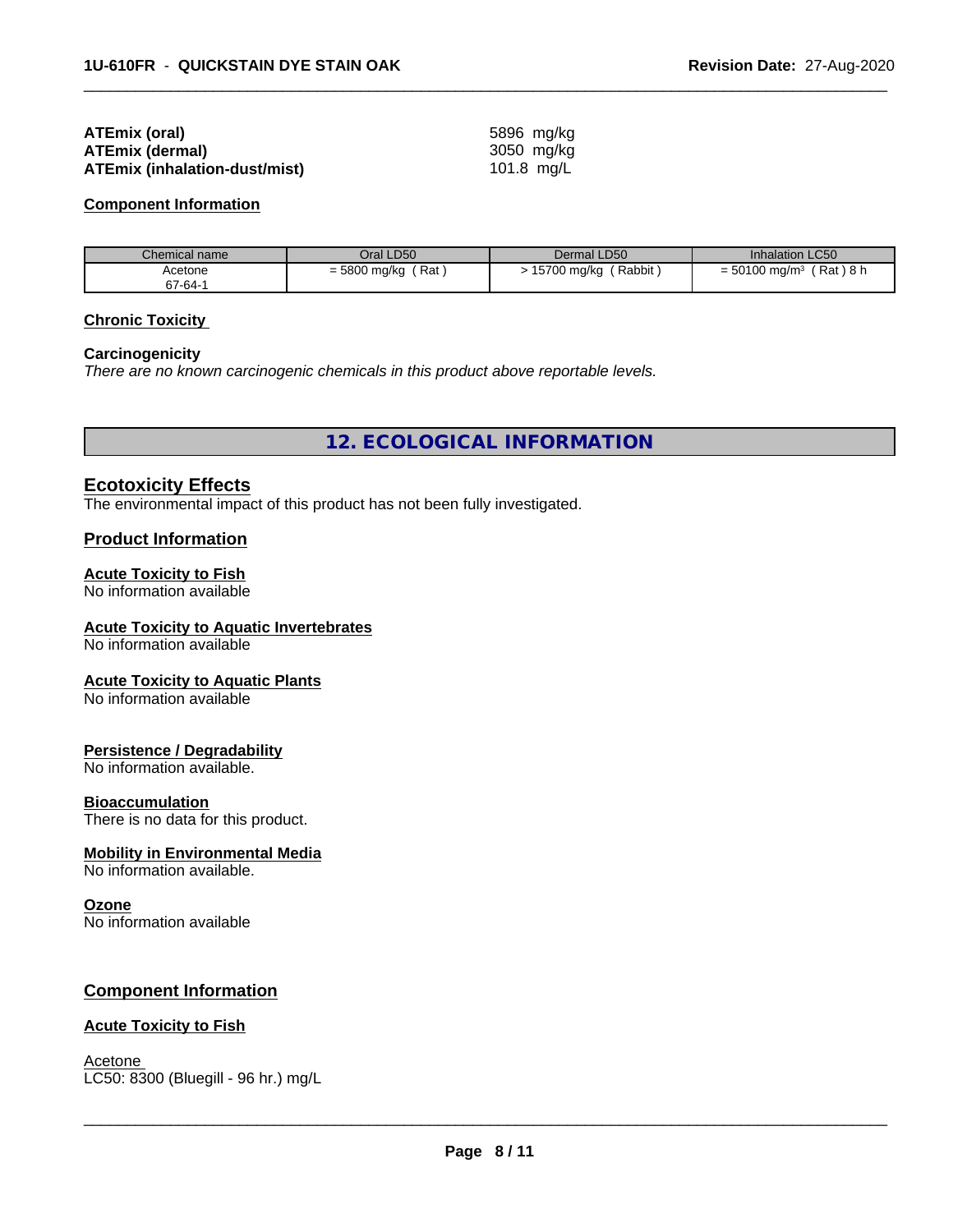#### **Acute Toxicity to Aquatic Invertebrates**

#### Acetone

EC50: 12600 mg/L (Daphnia magna - 48 hr.)

#### **Acute Toxicity to Aquatic Plants**

No information available

**13. DISPOSAL CONSIDERATIONS**

**Waste Disposal Method** Mateur Dispose of in accordance with federal, state, provincial, and local regulations. Local requirements may vary, consult your sanitation department or state-designated environmental protection agency for more disposal options.

**Empty Container Warning <b>Emptied** Containers may retain product residue. Follow label warnings even after container is emptied. Residual vapors may explode on ignition.

## **14. TRANSPORT INFORMATION**

**TDG**

**Proper Shipping Name** PAINT **Hazard class** 3 **UN-No.** UN1263 **Packing Group Case 20 April 2018 11 April 2019 11 April 2019 11 April 2019 11 April 2019 11 April 2019 11 April 2019 Description** UN1263, PAINT, 3, II

 $\overline{\phantom{a}}$  ,  $\overline{\phantom{a}}$  ,  $\overline{\phantom{a}}$  ,  $\overline{\phantom{a}}$  ,  $\overline{\phantom{a}}$  ,  $\overline{\phantom{a}}$  ,  $\overline{\phantom{a}}$  ,  $\overline{\phantom{a}}$  ,  $\overline{\phantom{a}}$  ,  $\overline{\phantom{a}}$  ,  $\overline{\phantom{a}}$  ,  $\overline{\phantom{a}}$  ,  $\overline{\phantom{a}}$  ,  $\overline{\phantom{a}}$  ,  $\overline{\phantom{a}}$  ,  $\overline{\phantom{a}}$ 

**ICAO / IATA ICAO / IATA Contact the preparer for further information.** 

**IMDG / IMO IMO Contact the preparer for further information.** 

**15. REGULATORY INFORMATION**

#### **International Inventories**

**TSCA: United States** Yes - All components are listed or exempt. **DSL: Canada** No - Not all of the components are listed. One or more component is listed on NDSL.

## **National Pollutant Release Inventory (NPRI)**

#### **NPRI Parts 1- 4**

This product contains the following Parts 1-4 NPRI chemicals: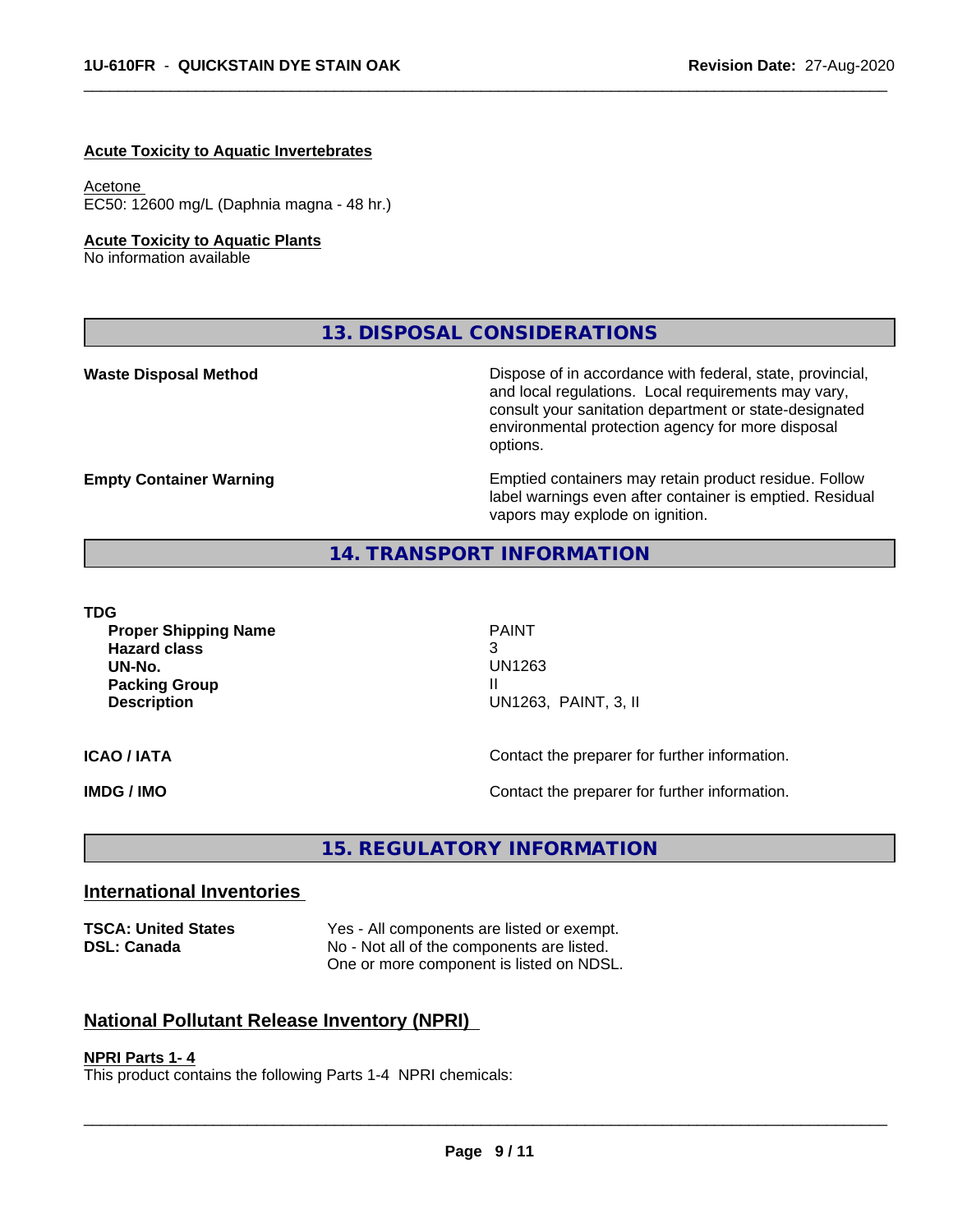### *None*

#### **NPRI Part 5**

This product contains the following NPRI Part 5 Chemicals:

*None*

#### **WHMIS Regulatory Status**

This product has been classified in accordance with the hazard criteria of the Hazardous Products Regulations (HPR) and the SDS contains all the information required by the HPR.

 $\overline{\phantom{a}}$  ,  $\overline{\phantom{a}}$  ,  $\overline{\phantom{a}}$  ,  $\overline{\phantom{a}}$  ,  $\overline{\phantom{a}}$  ,  $\overline{\phantom{a}}$  ,  $\overline{\phantom{a}}$  ,  $\overline{\phantom{a}}$  ,  $\overline{\phantom{a}}$  ,  $\overline{\phantom{a}}$  ,  $\overline{\phantom{a}}$  ,  $\overline{\phantom{a}}$  ,  $\overline{\phantom{a}}$  ,  $\overline{\phantom{a}}$  ,  $\overline{\phantom{a}}$  ,  $\overline{\phantom{a}}$ 

| <b>16. OTHER INFORMATION</b>                                                                                                                          |                                                    |                                                                            |                      |                                                                                                                                               |  |  |
|-------------------------------------------------------------------------------------------------------------------------------------------------------|----------------------------------------------------|----------------------------------------------------------------------------|----------------------|-----------------------------------------------------------------------------------------------------------------------------------------------|--|--|
| HMIS -                                                                                                                                                | Health: 1                                          | <b>Flammability: 3</b>                                                     | <b>Reactivity: 0</b> | $PPE: -$                                                                                                                                      |  |  |
| <b>HMIS Legend</b><br>0 - Minimal Hazard<br>1 - Slight Hazard<br>2 - Moderate Hazard<br>3 - Serious Hazard<br>4 - Severe Hazard<br>* - Chronic Hazard |                                                    | X - Consult your supervisor or S.O.P. for "Special" handling instructions. |                      |                                                                                                                                               |  |  |
|                                                                                                                                                       | present under the actual normal conditions of use. |                                                                            |                      | Note: The PPE rating has intentionally been left blank. Choose appropriate PPE that will protect employees from the hazards the material will |  |  |

*Caution: HMISÒ ratings are based on a 0-4 rating scale, with 0 representing minimal hazards or risks, and 4 representing significant hazards or risks. Although HMISÒ ratings are not required on MSDSs under 29 CFR 1910.1200, the preparer, has chosen to provide them. HMISÒ ratings are to be used only in conjunction with a fully implemented HMISÒ program by workers who have received appropriate HMISÒ training. HMISÒ is a registered trade and service mark of the NPCA. HMISÒ materials may be purchased exclusively from J. J. Keller (800) 327-6868.*

 **WARNING!** If you scrape, sand, or remove old paint, you may release lead dust. LEAD IS TOXIC. EXPOSURE TO LEAD DUST CAN CAUSE SERIOUS ILLNESS, SUCH AS BRAIN DAMAGE, ESPECIALLY IN CHILDREN. PREGNANT WOMEN SHOULD ALSO AVOID EXPOSURE.Wear a NIOSH approved respirator to control lead exposure. Clean up carefully with a HEPA vacuum and a wet mop. Before you start, find out how to protect yourself and your family by logging onto Health Canada at

http://www.hc-sc.gc.ca/ewh-semt/contaminants/lead-plomb/asked\_questions-questions\_posees-eng.php.

| <b>Prepared By</b>                                  | <b>Product Stewardship Department</b><br>Benjamin Moore & Co.<br>101 Paragon Drive<br>Montvale, NJ 07645<br>800-225-5554 |  |
|-----------------------------------------------------|--------------------------------------------------------------------------------------------------------------------------|--|
| <b>Revision Date:</b><br><b>Reason for revision</b> | 27-Aug-2020<br>Not available                                                                                             |  |

#### **Disclaimer**

The information contained herein is presented in good faith and believed to be accurate as of the effective date shown above. This information is furnished without warranty of any kind. Employers should use this information only as a